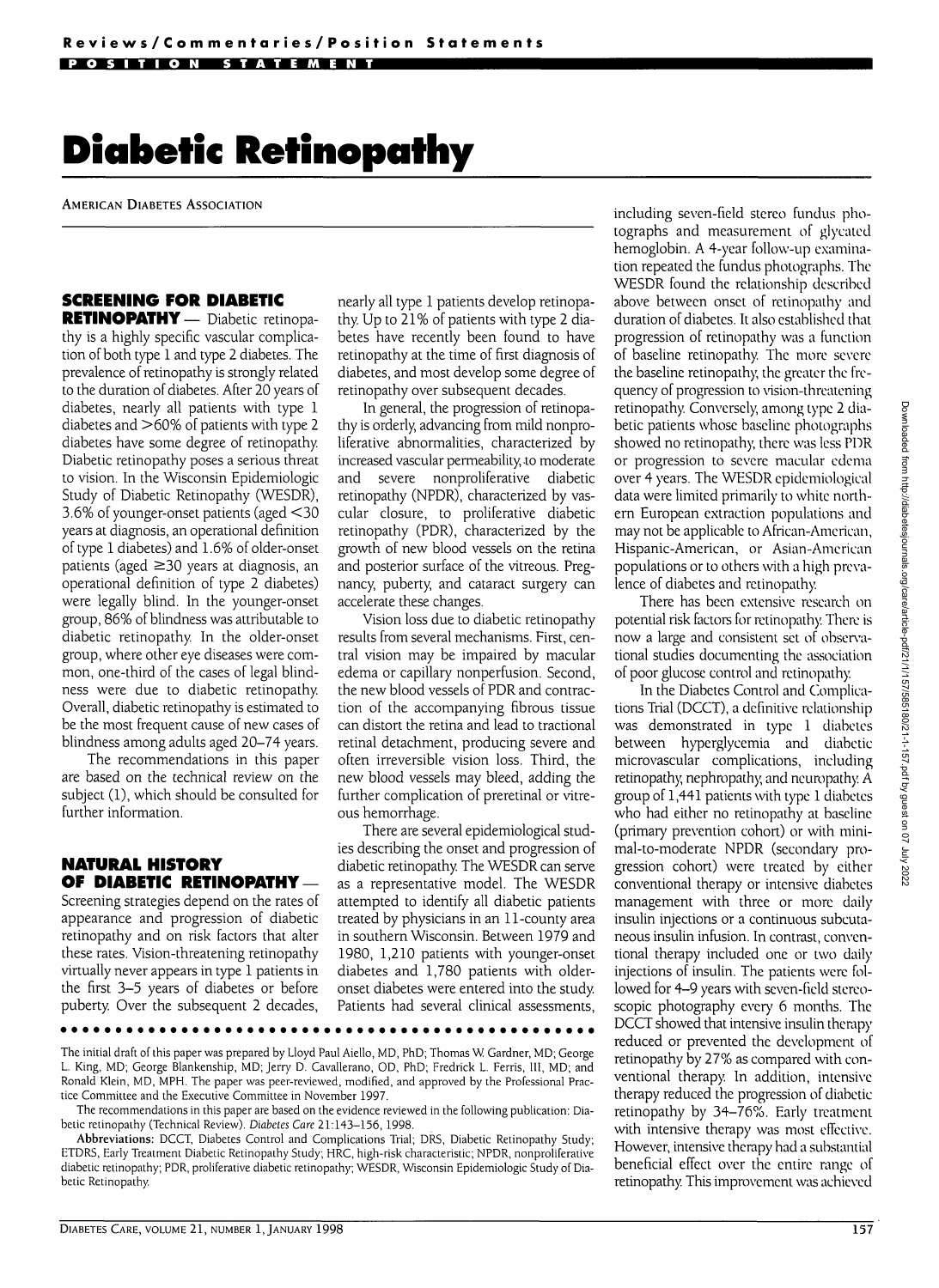#### *Position Statement*

with an average  $10\%$  reduction in  $HbA_{1c}$ from 8 to 7.2%. These results showed that while intensive therapy does not prevent retinopathy completely, it reduces the risk of the development and progression of diabetic retinopathy This can be translated clinically to a preservation of eyesight and reduced need for laser treatment.

It also seems clear that proteinuria is associated with retinopathy. High blood pressure is an established risk factor for the development of macular edema and is associated with the presence of PDR. Observations indicate an association of serum lipid levels with lipid in the retina (hard exudates) and visual loss. Thus, systemic control of blood pressure and serum lipids may be important in the management of diabetic retinopathy. In addition, several case series and a controlled prospective study suggest that pregnancy in type 1 diabetic patients may aggravate retinopathy.

# EFFICACY OF LASER PHOTOCOAGULATION

**SURGERY** — One of the main motivations for screening for diabetic retinopathy is the established efficacy of laser photocoagulation surgery in preventing visual loss. Two large National Institutes of Healthsponsored trials, the Diabetic Retinopathy Study (DRS) and the Early Treatment Diabetic Retinopathy Study (ETDRS), provide the strongest support for the therapeutic benefit of photocoagulation surgery.

The DRS tested whether scatter (panretinal) photocoagulation surgery could reduce the risk of vision loss from PDR. There were 1,758 participating patients. By the 2-year analysis, a dramatic benefit of photocoagulation surgery was evident. Severe visual loss (i.e., best acuity of 5/200 or worse) was seen in 15.9% of untreated eyes versus 6.4% of treated eyes. The benefit was greatest among patients whose baseline evaluation revealed high-risk characteristics (HRCs) (chiefly disc neovascularization or vitreous hemorrhage with any retinal neovascularization). Of control eyes with HRC, 26% progressed to severe visual loss versus 11% of treated eyes. The absolute benefit of photocoagulation surgery was much smaller for eyes that did not have HRC. Given the risk of a modest loss of visual acuity and of contraction of visual field from panretinal laser surgery, such therapy has been primarily recommended for eyes approaching or reaching HRCs.

ETDRS assessed the value of argon laser surgery and aspirin in early PDR, moderate-to-severe NPDR, and diabetic macular edema (a complication seen in the presence of both PDR and NPDR). The ETDRS established the benefit of focal laser photocoagulation surgery in eyes with macular edema, particularly those with clinically significant macular edema. In the part of the ETDRS that studied macular edema, 1,490 eyes with macular edema were randomized to deferral of photocoagulation surgery (until PDR with HRC occurred) and 754 eyes were randomized to immediate focal photocoagulation surgery. In patients with clinically significant macular edema after 2 years, 20% of untreated eyes had a doubling of the visual angle (e.g., 20/50 to 20/100) compared with 8% of treated eyes. In other results from the ETDRS, aspirin did not prevent the development of high-risk PDR and did not reduce the risk of visual loss, nor increase the risk of vitreous hemorrhage. The relative risk of vitreous or preretinal hemorrhage for patients assigned to aspirin compared with patients assigned to placebo in eyes that had new vessels definitely present at baseline was 1.05 (99% CI [0.81-1.36]). This included patients in the deferral group who in follow-up had scatter laser photocoagulation surgery on reaching HRC. These findings suggest there are no ocular contraindications to aspirin when required for cardiovascular disease or other medical indications.

Other results from the ETDRS indicate that, provided careful follow-up can be maintained, scatter photocoagulation surgery is not recommended for eyes with mild or moderate NPDR. When retinopathy is more severe, scatter photocoagulation surgery should be considered, and usually should not be delayed, if the eye has reached the high-risk proliferative stage. In older-onset patients with severe NPDR or less than high-risk PDR, the risk of severe visual loss and vitrectomy is reduced  $\sim$  50% by laser photocoagulation surgery at these earlier stages.

Laser photocoagulation surgery in both the DRS and the ETDRS was beneficial in reducing the risk of further visual loss, but generally not beneficial in reversing already diminished acuity. This preventive effect and the fact that patients with PDR or macular edema may be asymptomatic provide strong support for a screening program to detect diabetic retinopathy.

## COST-EFFECTIVENESS OF SCREENING FOR

RETINOPATHY — There have been several cost-effectiveness analyses of screening for diabetic retinopathy. The currently published analyses have assessed semiannual, annual, and biennial screening programs. Although the modeling techniques and the component costs have differed substantially, the basic message of all these analyses is the same. Screening for diabetic retinopathy saves vision at a relatively low cost, and even this cost is often less than the disability payments provided to people who would go blind in the absence of a screening program.

## SUMMARY AND RECOMMENDATIONS — Treat-

ment modalities exist that can prevent or delay the onset of diabetic retinopathy, as well as prevent loss of vision, in a large proportion of patients with diabetes. The DCCT established that intensive diabetes management to obtain near-euglycemic control can prevent and delay the progression of diabetic retinopathy for the patient with type 1 diabetes. Timely laser photocoagulation therapy can also prevent loss of vision in a large proportion of patients with severe NPDR and PDR and/or macular edema. Since some patients with visionthreatening pathologies may not have symptoms, ongoing evaluation for retinopathy is a valuable and required strategy.

Dilated ETDRS seven-standard field stereoscopic 30° fundus photography is more sensitive at detecting retinopathy than is clinical examination, although clinical examination is often superior for detecting retinal thickening associated with macular edema and may be better at identifying fine caliber neovascularization of the optic disk or elsewhere in the retina. Proper fundus photographs require a photographer skilled in obtaining the rigorously defined and technically challenging ETDRS photographic fields of appropriate quality and a reader skilled in the interpretation of the photographs. If either of these components is not available or do not meet the defined standards, then they cannot be substituted for a dilated ophthalmic examination by an eye care provider with experience in the management of diabetic retinopathy, even for screening purposes.

Recent techniques permit the acquisition of high-quality photographs through undilated pupils and the acquisition of